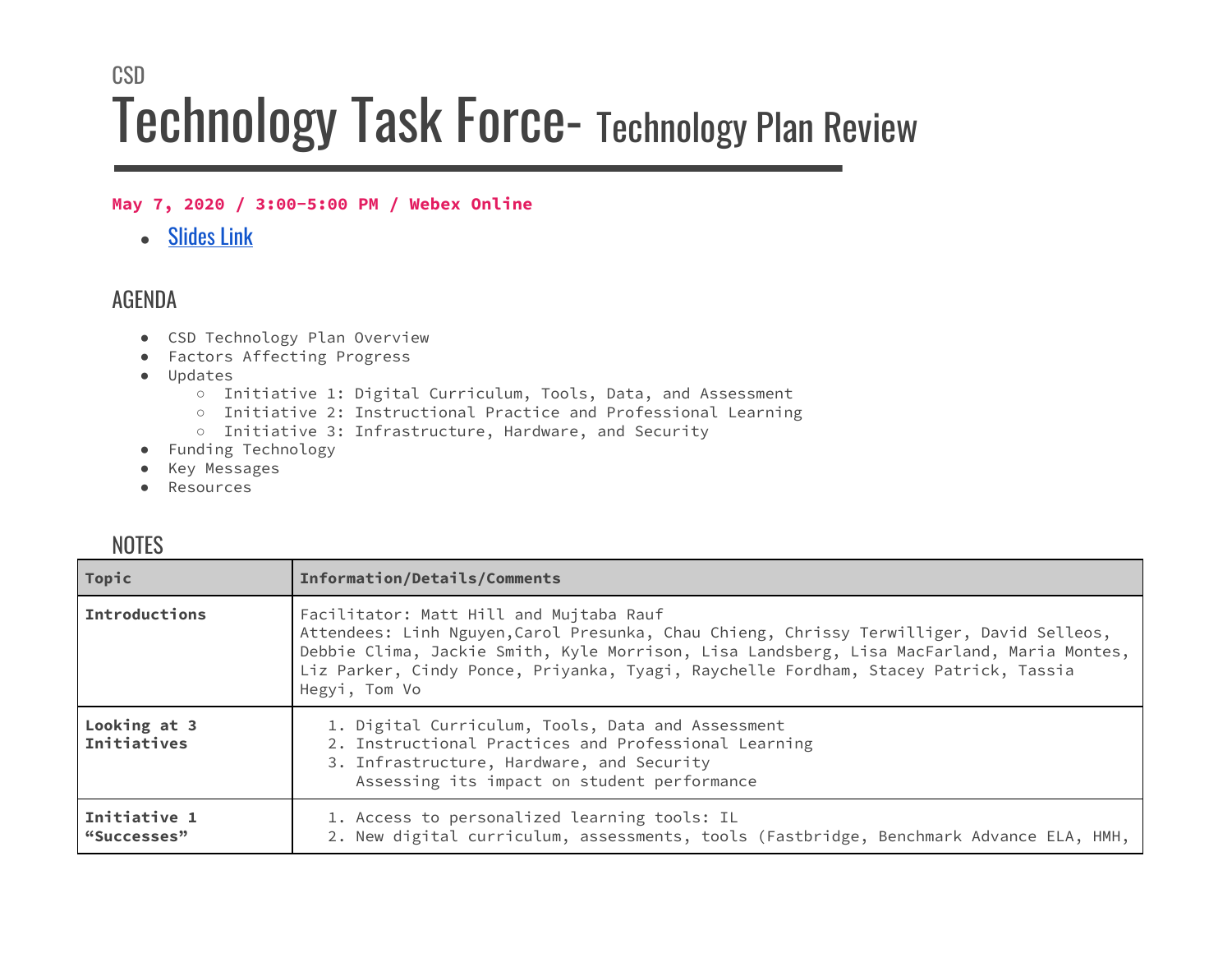|                                       | Powerschool Gradebook, PD)<br>3. Student devices<br>4. Formative and summative assessment support (ELPAC online assessment, CAASPP,<br>Screener)<br>5. Student data privacy app database: App Responsibly to ensure student safety                                                                                                                                                                                                                                                                                                                                                                                                                                                                                                                                                                                                                                                                                                                                                                                                                                                                                                                                                                                                                                                                                                                                                                                                                                                                                                                                                                                                                                                                                                                                                                                                     |
|---------------------------------------|----------------------------------------------------------------------------------------------------------------------------------------------------------------------------------------------------------------------------------------------------------------------------------------------------------------------------------------------------------------------------------------------------------------------------------------------------------------------------------------------------------------------------------------------------------------------------------------------------------------------------------------------------------------------------------------------------------------------------------------------------------------------------------------------------------------------------------------------------------------------------------------------------------------------------------------------------------------------------------------------------------------------------------------------------------------------------------------------------------------------------------------------------------------------------------------------------------------------------------------------------------------------------------------------------------------------------------------------------------------------------------------------------------------------------------------------------------------------------------------------------------------------------------------------------------------------------------------------------------------------------------------------------------------------------------------------------------------------------------------------------------------------------------------------------------------------------------------|
| Initiative 1<br>"In Progress"         | 1. Digital Citizenship (Unified approach)<br>2. GenYes Pilot: 2nd year of implementation in one class at Price (offered to<br>Steindorf) $\rightarrow$ limited progress so far<br>3. Continue to investigate requests for new digital tools<br>4. Maker Learning- goal is to get it across all schools in district<br>5. Alignment of site LCAPs and Tech Plan<br>6. MTSS district teams data monitoring needs                                                                                                                                                                                                                                                                                                                                                                                                                                                                                                                                                                                                                                                                                                                                                                                                                                                                                                                                                                                                                                                                                                                                                                                                                                                                                                                                                                                                                         |
| Initiative 1<br>"Challenges"          | 1. Wanting to create a better framework for the evaluation of digital tools<br>a. Next year to formalize a consistent measurement for digital tools we use<br>2. So many new things and wanted to respect the learning for all of the new that came<br>out this school year                                                                                                                                                                                                                                                                                                                                                                                                                                                                                                                                                                                                                                                                                                                                                                                                                                                                                                                                                                                                                                                                                                                                                                                                                                                                                                                                                                                                                                                                                                                                                            |
| Initiative 1<br>"Comments from Group" | Jackie- Matt did an Awesome Job! Providing students multiple avenues to access digital<br>learning. During Distance learning, students have taken ownership of their learning. Lots<br>of creativity, students find different ways to show their learning when one way isn't<br>working for them. A special thanks to Janelle Lam for creating this App Responsibly<br>process. 1st and 2nd-grade team started ONLY using SeeSaw and then they started using<br>Google Classroom to organize classwork.<br>Chau- Teacher perspective- Appreciative for App Responsibly! The format and Process for<br>checking in on apps really helped make a good choice in what teachers choose to use. Less<br>is more. Really brought awareness on student digital safety.<br>Rachelle- Add a consistent platform that categorizes it by grade level. For example K-2<br>SeeSaw, 3-8 Google Classroom. Learning curve using Google Classroom for her but came<br>full circle and along with the families have naturally come back to only using SeeSaw.<br>Matt- Looking at learning management and finding out what works, doesn't work, and taking<br>a step back reevaluate. Please TAKE the SURVEY. Clarification- SeeSaw or Google<br>Classroom is a choice on what platform to use. SeeSaw has helped resolve the annotation<br>piece in using the digital platform.<br>Maria- Loves SeeSaw and has now become a SeeSaw ambassador. Uses both Google Classroom<br>and SeeSaw and the work she is receiving from her first-graders has been much more<br>successful from SeeSaw. Marking up PDFs- Not a worksheet person but during Distance<br>Learning it has been so nice to show their learning in a drawing, video, voice message,<br>etc.<br>Tassia- Benchmark and Imagine Learning-Great opportunity to use both platforms and dabble |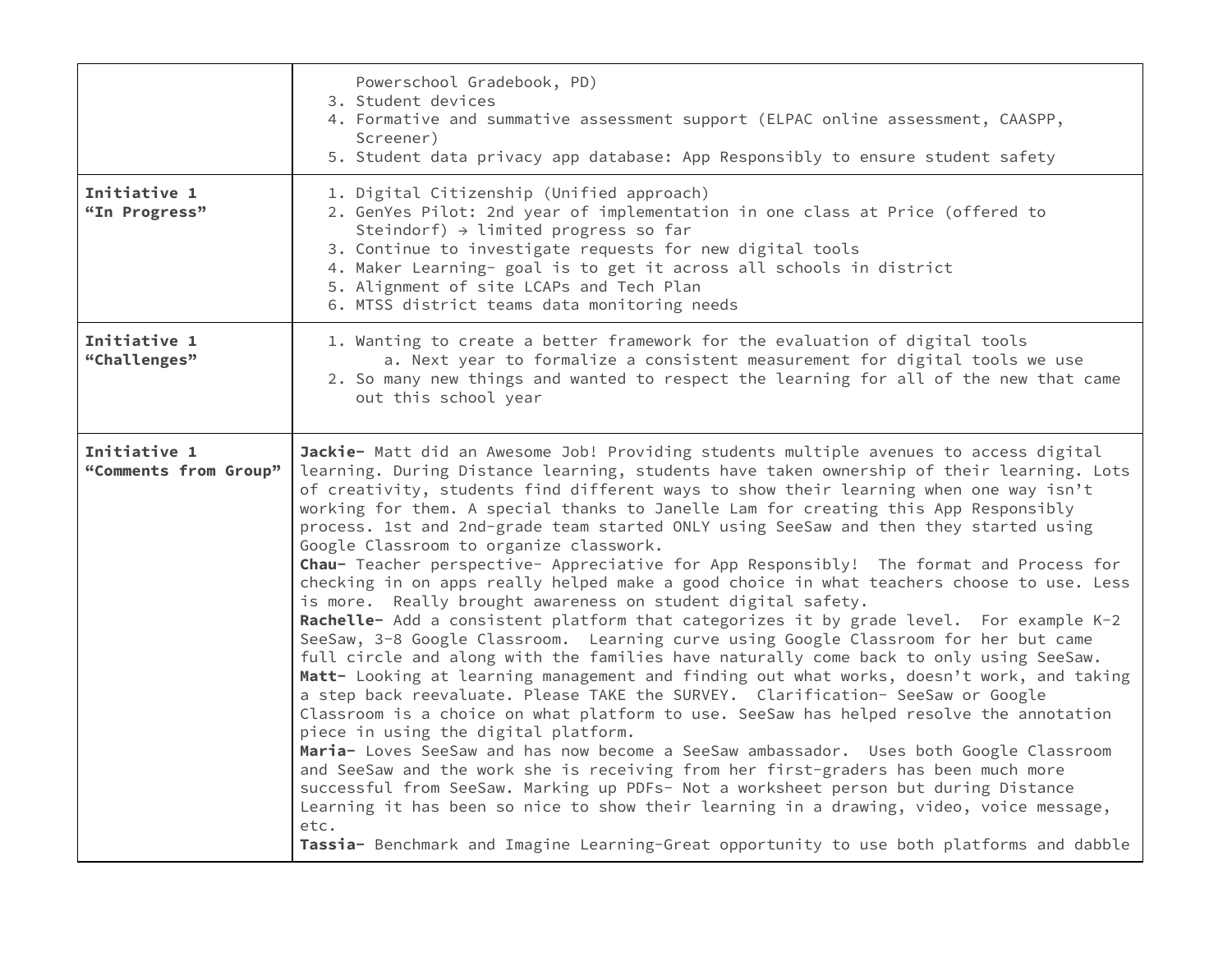|                                   | with Benchmark Online Assessments and use the online platform, IL Usage has skyrocketed,<br>student areas of learning and looking at data is a great next step and teachers are<br>starting to look further into this.<br>Jackie- Looking at data; Many locations/Platforms to look at (Zearn, IL, SWIS,<br>Illuminate, etc.) It limits us to small chunks of the big picture at a time. It would be<br>nice to have one place with all of the data.<br>Mujtaba- Agree with Jackie. We are open to suggestions to help provide us one location<br>that holds data from all the platforms.<br>Maria- Google Sheets has helped her compile all of the data into one place.<br>Matt- Using Illuminate can help us consolidate data<br>Rachelle- Training parents on how to use Google Classroom, Seesaw, how to send a pdf by<br>taking a picture<br>Matt- Taking the feedback from parent and staff to take a deep breathe and see what to do<br>next<br>Priyanka- Letting parents aware of all of the curriculum and providing access to the<br>online tools of the curriculum. Could allow parents to feel more comfortable teaching<br>their kids |
|-----------------------------------|----------------------------------------------------------------------------------------------------------------------------------------------------------------------------------------------------------------------------------------------------------------------------------------------------------------------------------------------------------------------------------------------------------------------------------------------------------------------------------------------------------------------------------------------------------------------------------------------------------------------------------------------------------------------------------------------------------------------------------------------------------------------------------------------------------------------------------------------------------------------------------------------------------------------------------------------------------------------------------------------------------------------------------------------------------------------------------------------------------------------------------------------------|
| Initiative 2<br>"Successes"       | • Alludo- Has been a lifesaver! A thank you to Jackie and Anne Vo who helped get<br>this started last school year. It has provided our staff an online location to<br>obtain PD.<br>• Next steps goal: Create a way to allow teachers to contribute to this bank<br>Focused in on:<br>• Google Meet, Google Classroom, Kami, Screencastify<br>• PD (Professional Development) an acronym we use often                                                                                                                                                                                                                                                                                                                                                                                                                                                                                                                                                                                                                                                                                                                                              |
| Initiative 2<br>"In Progress"     | • We need to improve on communication on how to access all of our digital platforms<br>to families<br>• Student device and account monitoring/management<br>o Impero EdPro-Rolled out to early adopter                                                                                                                                                                                                                                                                                                                                                                                                                                                                                                                                                                                                                                                                                                                                                                                                                                                                                                                                             |
| Initiative 2<br>"Challenges"      | • Converting SYSOPS to become TIMS (Technology and Innovation Mentors) Have to look<br>into contract to see how this could work.<br>• Funding to provide one TIMS per site- expert on campus on the distance learning<br>technology                                                                                                                                                                                                                                                                                                                                                                                                                                                                                                                                                                                                                                                                                                                                                                                                                                                                                                                |
| Initiative 2<br>"Looking Forward" | 1. Professional development focus for teachers - Three areas<br>• Effective use of technology in the classroom (TK-8)<br>• Explicit, consistent teaching of digital citizenship (TK-8)<br>• Impero EdPro classroom device management (TK-8)<br>• Assumes PD happens on Wednesdays or in-service days                                                                                                                                                                                                                                                                                                                                                                                                                                                                                                                                                                                                                                                                                                                                                                                                                                               |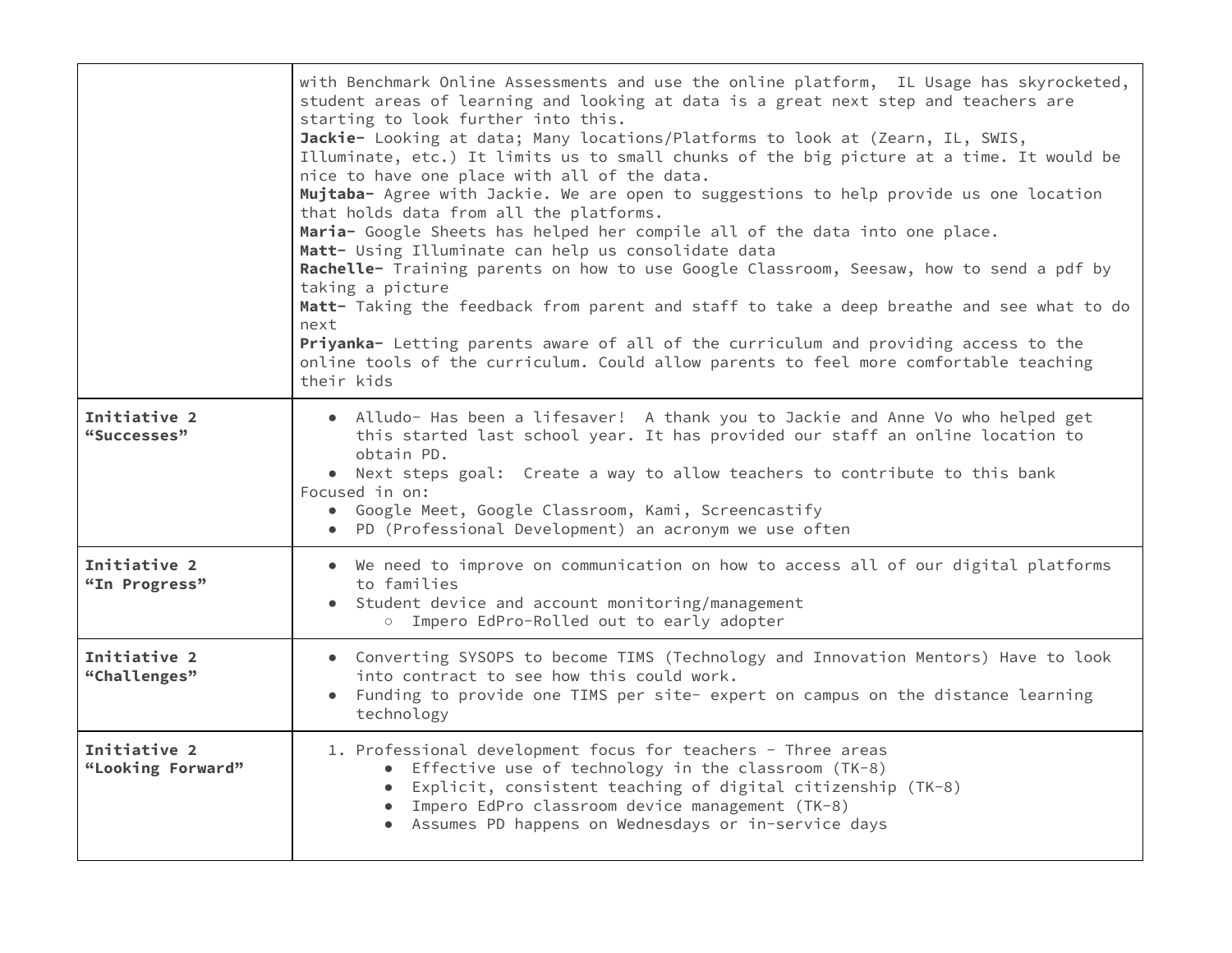|                                              | 2. Technology and Innovation Fellowship Program- Rolling out through PBIS is an idea<br>• Identify funds and one teacher per site as a TIMS<br>• Support teachers around item #1 above<br>• Cost: \$18,000 (based on existing Sysop stipend of \$3K)<br>3. Continue Alludo: Cambrian Compass as a primary vehicle for professional learning                                                                                                                                                                                                                                                                                                                                                                                                                                                                                                                                                                                                                                                                                                                                                                                                                                                                                                                                                                                                                                                                                                                                                                                                                        |
|----------------------------------------------|--------------------------------------------------------------------------------------------------------------------------------------------------------------------------------------------------------------------------------------------------------------------------------------------------------------------------------------------------------------------------------------------------------------------------------------------------------------------------------------------------------------------------------------------------------------------------------------------------------------------------------------------------------------------------------------------------------------------------------------------------------------------------------------------------------------------------------------------------------------------------------------------------------------------------------------------------------------------------------------------------------------------------------------------------------------------------------------------------------------------------------------------------------------------------------------------------------------------------------------------------------------------------------------------------------------------------------------------------------------------------------------------------------------------------------------------------------------------------------------------------------------------------------------------------------------------|
| Initiative 2<br>"Comments from the<br>group" | Lisa- There are free services we are using right now but will end soon. Is there a way to<br>continue providing the services?<br>Matt- Budget matters however we will leverage how HSC can support. Survey will help us<br>determine this. What do we have and what are the priorities right now?<br>Linh- No decision is made at this point, we still have a lot of unknowns such as funding<br>from the state level. Once we have that picture, then we can make that decision. We then<br>can prioritize what every student can access and what every teacher can do well and<br>efficiently and then see tools that could best support it. We will use data from surveys<br>to help us make decisions.<br>Raychelle- TIMS comment: We need focus on 2 spans TK-2 and 3-8<br>Matt- The iPads we have now will not be going away. We plan to replenish out stock<br>Raychelle- We're not supposed to be spreading germs, so how will kids share devices?<br>Matt- Lots of discussions about this right now with no answers yet<br>Chrissy- Are we looking into utilizing PD opportunities online if we are not back<br>physically in the fall (particularly for the new ELA curriculums)?<br>Matt- PD is not on hold- it's the delivery method of the PD; Need to prioritize the need<br>Linh- Caveat with everything we are talking about; County Health Director expert guidance<br>is needed; It could be we will have different scenarios on how it impacts families,<br>staff, etc. All dependent on guidance; We will need to plan for different scenarios |
| Initiative 3<br>"Successes"                  | 1. Student device ratio: board passed the tech plan recommendations 2020-21<br>2. Evaluated PK-1 options: iPad (preferred device)<br>3. Classroom standard tech procured for all classrooms<br>4. District switches replaced<br>5. Wireless access points purchased, replacement scheduled for summer                                                                                                                                                                                                                                                                                                                                                                                                                                                                                                                                                                                                                                                                                                                                                                                                                                                                                                                                                                                                                                                                                                                                                                                                                                                              |
| Initiative 3<br>"In Progress"                | Mujtaba-<br>Meraki project is completed; Access Points placement will be occurring this summer;<br>Replacing Ether Cables and Fiber Cables to allow for placement of access points coming up<br>soon; Back up powers, MDMs, Firewall are all in progress, Rafter (starting at Price)- on<br>hold due to COVID 19<br>Inventory Management                                                                                                                                                                                                                                                                                                                                                                                                                                                                                                                                                                                                                                                                                                                                                                                                                                                                                                                                                                                                                                                                                                                                                                                                                           |
|                                              | • Student device inventory system in place.<br>• End-to-end process around requesting, procuring, receiving donations, inventory                                                                                                                                                                                                                                                                                                                                                                                                                                                                                                                                                                                                                                                                                                                                                                                                                                                                                                                                                                                                                                                                                                                                                                                                                                                                                                                                                                                                                                   |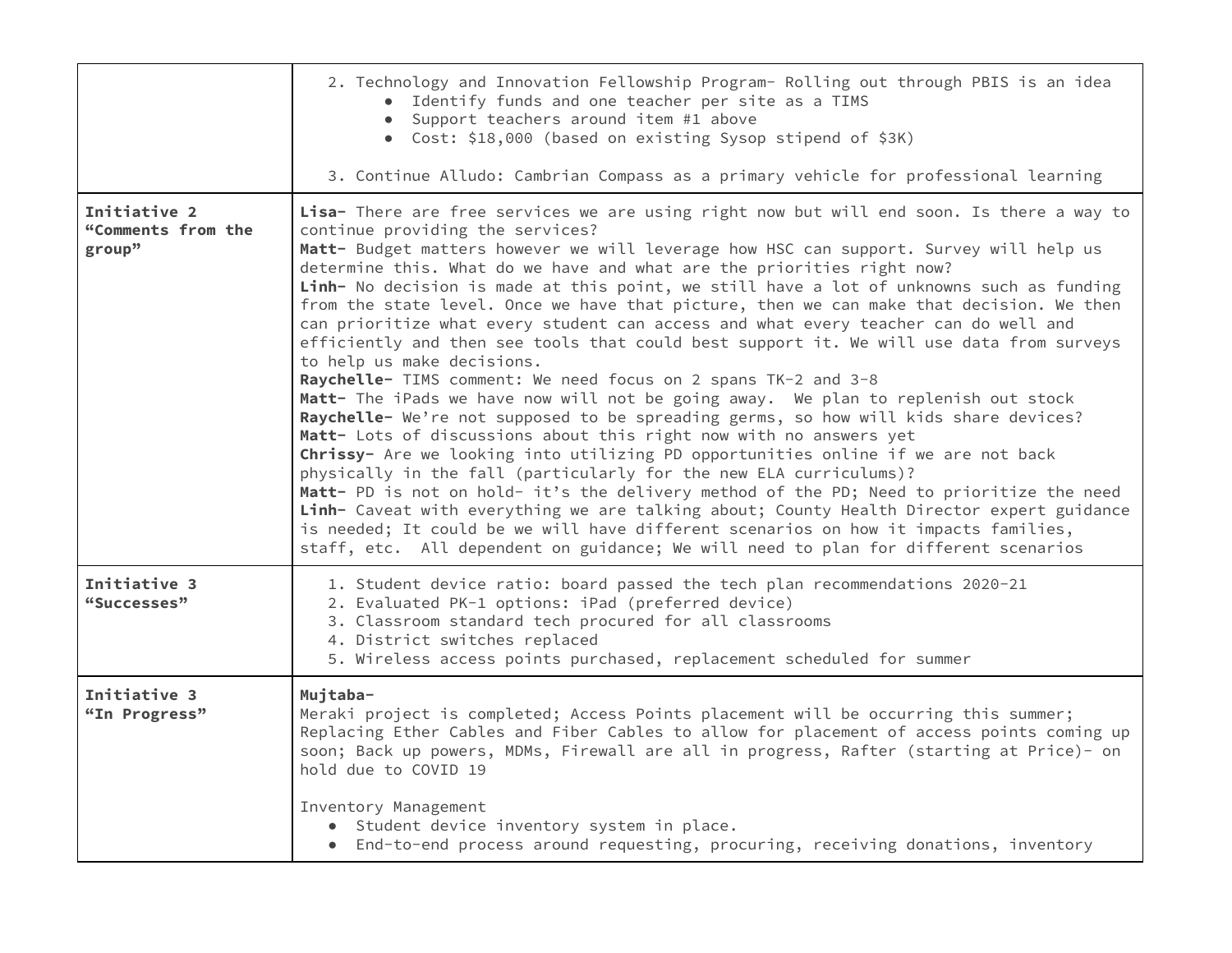|                                              | control and disposal of technology tools and devices in development.<br>• Continue to support and improve district-wide communication tools and website to<br>meet the needs of our community<br>Review feedback from CSD Communications and LCAP surveys in Spring 2020<br>Ensure students and staff have access to the necessary internet connectivity<br>Network switches upgraded at all sites and district office<br>Two (Bagby, Price) of six site DHCP servers replaced<br>• Replacement of remaining EOL equipment: wireless access points (WAP), four servers, |
|----------------------------------------------|-------------------------------------------------------------------------------------------------------------------------------------------------------------------------------------------------------------------------------------------------------------------------------------------------------------------------------------------------------------------------------------------------------------------------------------------------------------------------------------------------------------------------------------------------------------------------|
|                                              | and backup power supplies delayed one year until 2020-21.<br>Board approved a technology infrastructure spending plan for 2020-21 on Jan 29,<br>2020                                                                                                                                                                                                                                                                                                                                                                                                                    |
|                                              | Continue to support and improve district-wide communication tools and<br>website to meet the needs of our community<br>• Blackboard trainings have been held with staff and parent volunteers editors in<br>Fall.<br>• Including accessibility "cheat sheet"                                                                                                                                                                                                                                                                                                            |
|                                              | To do: Document website and notification support plan and eval/review cycle.                                                                                                                                                                                                                                                                                                                                                                                                                                                                                            |
| Initiative 3<br>"Challenges"                 | 1. Improve efficiency/remotely manage and support devices (MDM- mobile device<br>management)<br>a. Run updates, troubleshoot, and enforce policies<br>2. Replacement of remaining End of Life infrastructure equipment to avoid disruption<br>in student learning                                                                                                                                                                                                                                                                                                       |
| Initiative 3<br>"Looking Forward"            | 1. Execute Board-approved technology infrastructure spending plan<br>• Cost: \$853K - already budgeted from an investment fund (not general fund)<br>2. Complete needs analysis and update for cloud-based district mobile device<br>management implementation<br>• Includes G-Suite auditing of student activities<br>$\bullet$ Cost: \$12K/yr<br>3. Update device inventory systems with cloud-based solution<br>$\bullet$ Cost: \$7-8K/yr<br>4. Evaluate/review current district web and communication tools                                                         |
| Initiative 3<br>"Comments from the<br>group" | David- Can talk more in-depth regarding this offline with Matt and Mujtaba. Great job on<br>Meraki (Love it) Pricing can be worked out.<br>Mujtaba - can't find an all-in-one solution. Looked into GemPro. Like the options that it<br>offers for our district needs. Only one school (Steindorf) has a single fiber that can<br>handle more than 1 gig. Dark fiber is ready to go. Waiting on Los Gatos to approve the                                                                                                                                                |